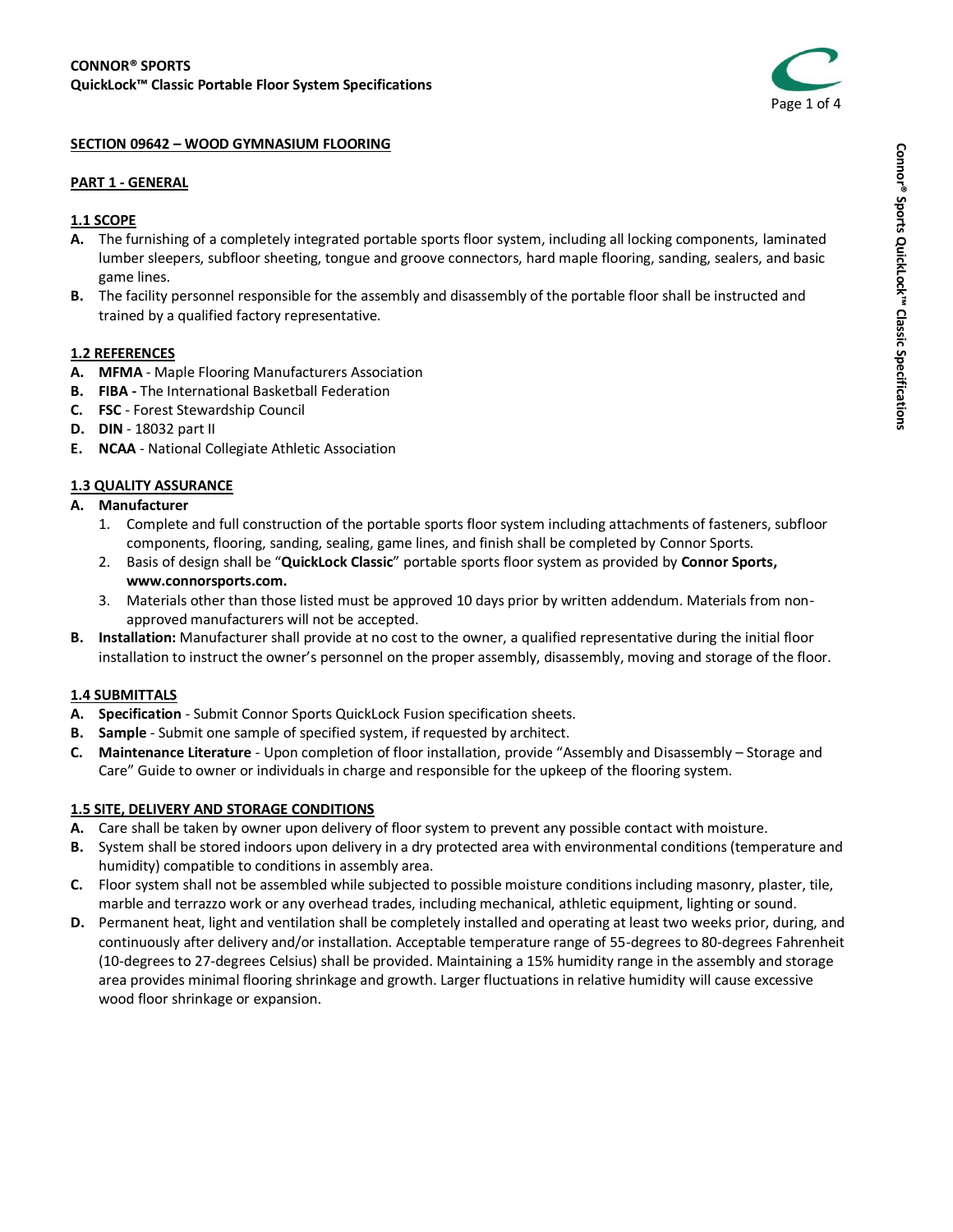

# **1.6 WARRANTY**

**A.** Connor Sports Representation and Warranty –

Connor warrants that the floor system supplied will be free from manufacturing defects for a period of **one year**. The foregoing warranty is in lieu of and excludes all other warranties not expressly set forth herein, whether express or implied in operation of law or otherwise, including, but not limited to any implied warranties of merchantability or fitness. This warranty is expressly limited to the floor system supplied by Connor. The warranty does not cover floor damage caused (wholly or in part) by fire, winds, floods, moisture, other unfavorable atmospheric conditions or chemical action, nor does it apply to damage caused by ordinary wear, misuse, abuse, negligent or intentional misconduct, aging, faulty building construction, concrete slab separation, faulty or unsuitable subsurface or site preparation, settlement of the building walls or faulty or unprofessional assembly, disassembly, storage and care of the floor system.

**B.** Connor shall not be liable for incidental or consequential losses, damages or expenses directly or indirectly arising from the sale, handling, or use of floor system, or from any other cause relating thereto, and their liability hereunder in any case is expressly limited to the replacement of materials (goods) not complying with this agreement, or at their elections, to the repayment of, or crediting buyer with, an amount equal to the purchase price of such materials (goods), whether such claims are for breach of warranty or negligence. Any claim shall be deemed waived by buyer unless submitted to Connor in writing within 30 days from the date buyer discovered, or should have discovered, any claimed breach.

# **PART 2 - PRODUCTS**

# **2.1 MATERIALS**

- **A. Wood Flooring** (Connor Sports Northern Hard Maple)
	- 1. 25/32" (20mm) X 2-1/4" (57mm), Second & Better Grade, Random Length, Kiln Dried, Northern Hard Maple Flooring, TGEM, MFMA Grade marked and stamped as manufactured by Connor Sports, Amasa, MI. Flooring shall be laid in a straight-lay, parallel pattern utilizing end-matched and side-matched tongue and groove.
	- 2. Expansion spacing shall be customized based on resident environmental conditions and requirements.
	- 3. Options (specify above or delete)
		- a. Sizes 25/32" (20mm) X 1-1/2" (38mm)
		- b. Grades First Grade, Third Grade
		- c. FSC Hard maple flooring shall be certified as harvested from and FSC managed forest.

# **B. Floor System Design**

- 1. Floor system shall measure 60' 5-5/8" x 120' 3-3/4" consisting of 233 full panels measuring 48-3/8" x 96-1/4" and 14 half panels measuring 48-3/8" x 48-1/8"
- 2. Options (specify or delete)
	- a. 48-3/8" x 48-1/8" sections shall extend from each end of the floor system to support portable basketball goals.
	- b. Floor system size shall be modified in 48-3/8" width and/or 48-1/8" length increments for an overall measurement of \_\_\_\_\_\_\_\_\_\_\_\_\_.

### **C. Subfloor**

1. Subfloor shall be 1/4" premium smooth-faced plywood preconditioned for optimal wood moisture content.

# **D. Sleepers**

- 1. Double laminated layer nominal 1" x 4" premium appearance-grade lumber sleepers.
- **E. Resilient Pads** (specify above or delete)
	- 1. Regardless of option, the resilient pad system shall comply with DIN 18032 part II testing requirements.
	- 2. Panel stacking design and method to prevent undue prolonged pad compression.
	- 3. Options (specify or delete)
		- a. Connor Sports PowerShok Pads, 70 durometer, abrasion resistant pads attached per manufacturer.
		- b. Connor Sports Rezill R4 SmartPads attached per manufacturer with heavy-duty pad encasement for compression management & pad protection.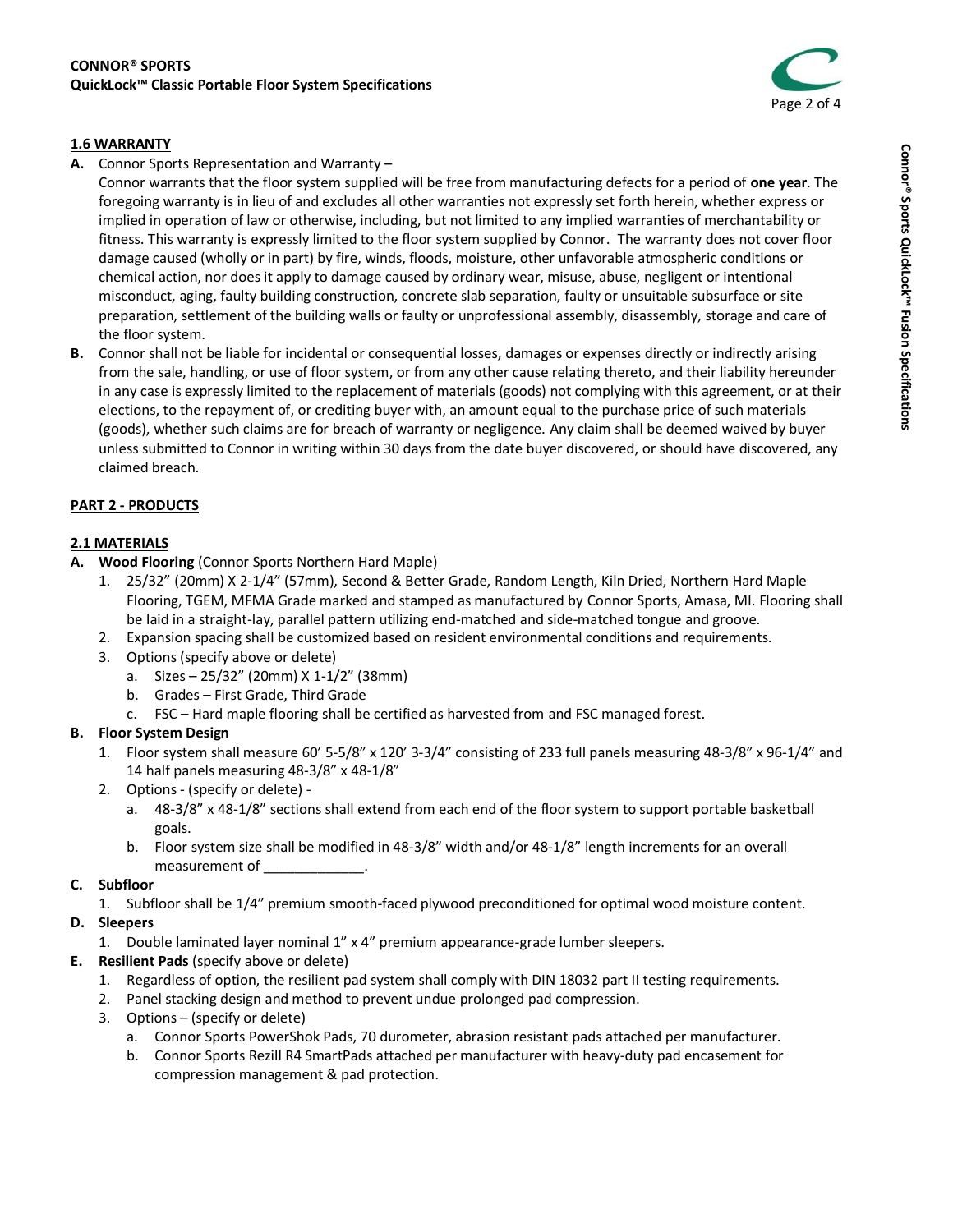

### **F. Panel Connectors**

- 1. Panels shall provide continuous 1/4" steel tongues with panel attachment holes provided.
- 2. Panels shall provide durable high-density polyethylene tapered grooves to mate with continuous steel tongues of adjacent panels.
- 3. QuickLock Classic Quick Pins shall be included for insertion into panel attachment holes as provided in overlapping tongue locations. Inner panel connections shall not be visible after floor system assembly
	- a. No movable latching or locking components are to be used when locking the floor
	- b. No fixed pins or bolts are to be used when locking the floor

# **G. Floor Sanding and Finishing**

- 1. All finishing activities shall be performed by a professional manufacturer-approved finisher in an environmentally controlled environment
- 2. Flooring shall be sanded with coarse, medium, and fine paper to a smooth, even and uniform surface.
- 3. Sanding dust shall be removed from floor surface by tack or vacuum.
- 4. Floor shall be inspected to insure surface is acceptable for finishing, free from sanding dust, perfectly clean.
- 5. Two (2) coats of MFMA approved heavy-duty gymnasium seal shall be applied.
- 6. Two (2) coats of MFMA approved heavy-duty gymnasium finish shall be applied.
- 7. Floor shall be buffed and cleaned between coats.
- **H. Game Lines and Marking**  Game lines and markings shall be applied between seal and first coat of finish. Paint shall be compatible with the gymnasium floor finish. All lines and markings shall be provided as specified by owner. Color of game lines and markings shall match color reference as provided by owner.
- **I. Optional Storage Carts**  (specify above or delete) Provide storage carts measuring 48" X 96" manufactured of heavy-duty steel, including broad based wheels. One cart shall be provided for each row of panels. Typically 15 carts for a standard size sports floor.

# **PART 3 - EXECUTION**

# **3.1 INSPECTION (specify above or delete)**

- **A. Concrete Substrate**  The general contractor shall provide a broom clean concrete subfloor to a flatness tolerance of 1/8" in any 10' (3mm in any 3 meter) radius. The concrete shall be dry to industry standards prior to placement of QuickLock system.
- **B. Flooring Substrate**  Permanent flooring (tile, wood, synthetic flooring, etc.) shall provide a sound-supporting base for the QuickLock system, and provide a flatness tolerance of 1/8" in any 10' (3mm in any 3 meter) radius. If necessary, a protective cover shall be provided by the facility owner to prevent marring of the support floor.
- **C. Ice Rink Substrate**  Ice covering panels must provide a sound surface capable of supporting the QuickLock system without indentation of the covering panels. All ice cover panels shall be abutted tight at end and side joints, and provide an overall flatness of 1/8" in any 10' (3mm in any 3 meter) radius.

### **3.2 ASSEMBLY**

**Note:** Take care to prevent damage to panel side edges when un-stacking panels. Do not slide or drop panels from stack.

- **A.** Identify designated row letters and panel numbers as posted on side edges of panels.
- **B.** Align panel A1 at designated starting point with outside edge of panel aligned parallel to string or chalk line. Abut end of panel A2 to end of panel A1 and connect them using integrated fixed locking mechanism. Continue procedure to complete Row A in numbered order.
- **C.** Begin Row B with starting edge of Panel B1 aligned evenly with starting edge of Panel A1. Align Panel B1 tightly to end of Panel A1 and connect them using the integrated fixed locking mechanism where required to lock Panel B1 to Row A. Align Panel B2 tightly to end of Panel B1 and to side edge of Row A to align the integrated fixed locking mechanism. Continue installation of Row B in numbered order.
- **D.** Continue assembly of remaining rows with same positioning and locking method.

**Important:** Use blocks provided by Connor when tapping panels into position. Do not strike hardware or flooring edges as this will damage panel components.